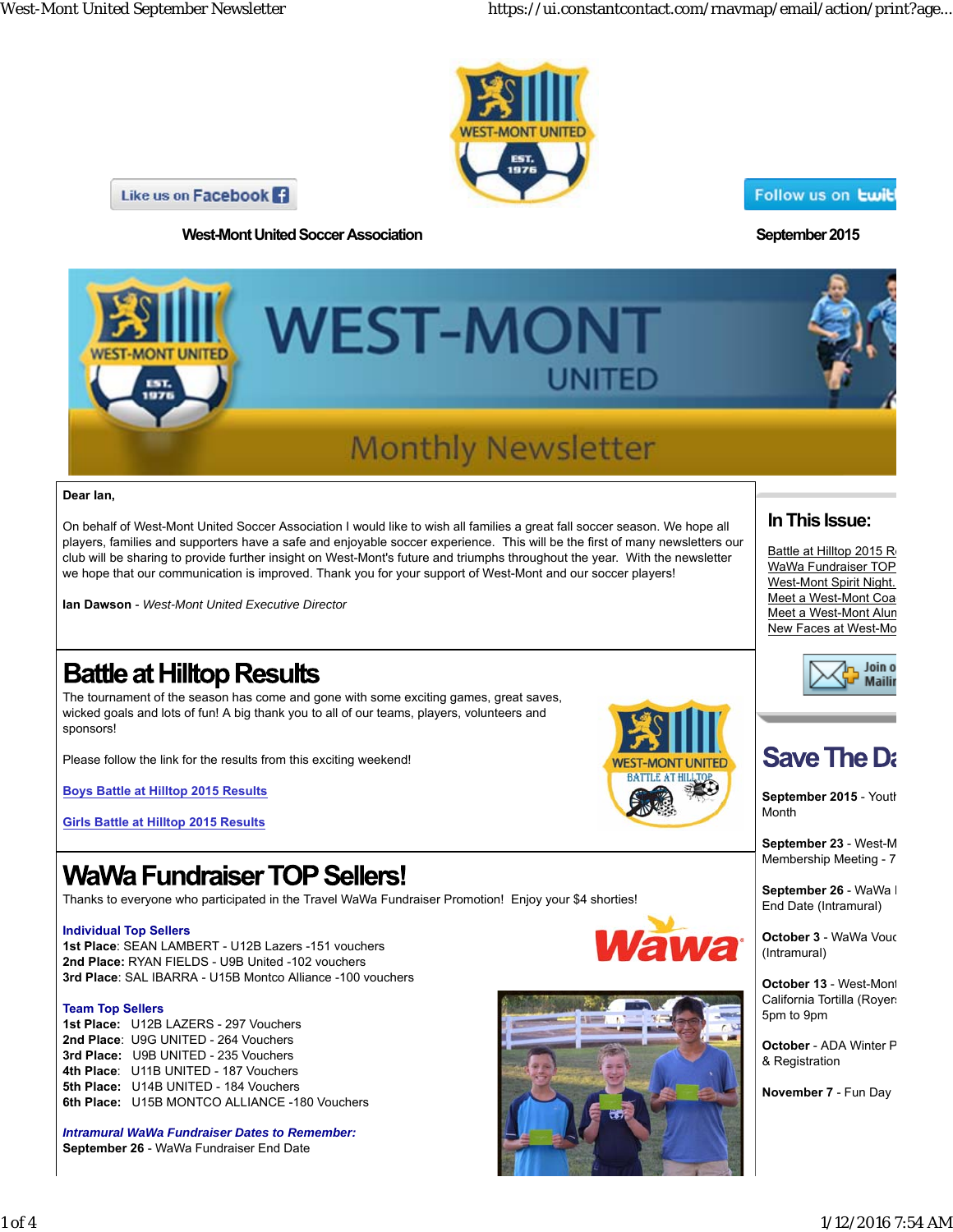**October 3** - WaWa Voucher Pick-up by Team Contact

# **Coaching St**

**Ian Dawson** Executive Director **Ian@Westmontuniteds**

**Tim Leyland** Girls Director of Coachin **Tim@Westmontuniteds**

**Dennis Squires Boys Director of Coachir Dennis@Westmontunit**

**Kevin Curley** Director of College Prep **Kevin@Westmontunite**

**Josh Brown** Intramural Director **Josh@Westmontunited**

**Sean Graves** Tournament Director **Sean@Westmontunited**

# **Supporting High Schoo Programs**

Girls' Teams Schedules

Boys' Teams Schedules

When placing your order mention the PASSWORD: **Soccer** and WMUSA will receive 20% of total sales!

**Take a break from cooking and help raise money for WMUSA**

**West-Mont Spirit Night at California Tortilla!** 

# **Meet a West-Mont Coach**

### **Introducing Tim Leyland...**

West-Mont Spirit Night at California Tortilla 1836 Each Ridge Pike, Royersford PA

Tuesday, October 13, 2015

5-9 PM

Hi, I'm Tim Leyland, West-Mont's Girls Director of Coaching. I am currently the coach for U7 Boys FDP , U8 Girls & Boys FDP and the U13 Girls Montco Alliance Head Coach. You can reach me at tim@westmontunitedsoccer.com.

#### **Favorite Sports Teams:**

- **Football** Philadelphia Eagles
- **Baseball** Philadelphia Phillies (only when they're good)
- **Hockey** Philadelphia Flyers
- **Basketball** Philadelphia 76ers
- **Soccer** Any team that plays against Newcastle United

#### **Favorite Coaching Moment:**

Being able to coach at West-Mont United has been a great experience. I have been able to learn to from all of the coaches in the club and I have gained

valuable experience from their knowledge and listening to their past experiences. Some of my favorite moments coaching at West-Mont have been when my U11 Girls' team won the 2014 FC Europa Turf Cup and just recently this summer when our U13 Girls' Montco Alliance team won the 2015 Battle at HillTop.

#### **Favorite moment as a player?**

A long time ago when I was a U17 player, I traveled to Iceland, England and Denmark with the Keystone United team to compete in the Keele Classic (England) and the Copenhagen Cup (Denmark). At the beginning of that trip, we spent 3 days training and sightseeing in Reykjavik, Iceland. During competition, we played against teams from England, Denmark, Wales, Scotland, Russia, Argentina and Ireland.

#### **Other interests and hobbies?**

I am a huge college football fan. When I get free time on a Saturday, I will definitely watch as much college football as possible. Some of the stadiums I have visited include; Penn State, Rutgers, Syracuse, West Virginia, Wisconsin, Auburn, Alabama and Miami. I am currently planning a trip to LSU in November.

#### **Favorite TV shows and movies?**

- **TV Shows** Any of the ESPN "30 for 30" shows, "Impractical Jokers", "Chopped", "Million Dollar Listing", "Duck Dynasty" and "ESPN College Game Day"
- **Movies** *American Sniper*, *Gladiator*, *Friday Night Lights*, *Miracle* and Any Movie with Will Ferrell

#### **What you wanted to be growing up?**

Growing up, I wanted to be a teacher, either History or Physical Education.

# **Meet a West-Mont Alum**

#### **Introducing Aley Kate McKinley...**

**W-M:** How long did you play for West-Mont? **AK**:9 years

**W-M**: What was your favorite moment at West-Mont? AK: Winning the U12 State Cup Championship. We won in double overtime





<u>Ganiformia</u> ORTILLA<sup>®</sup>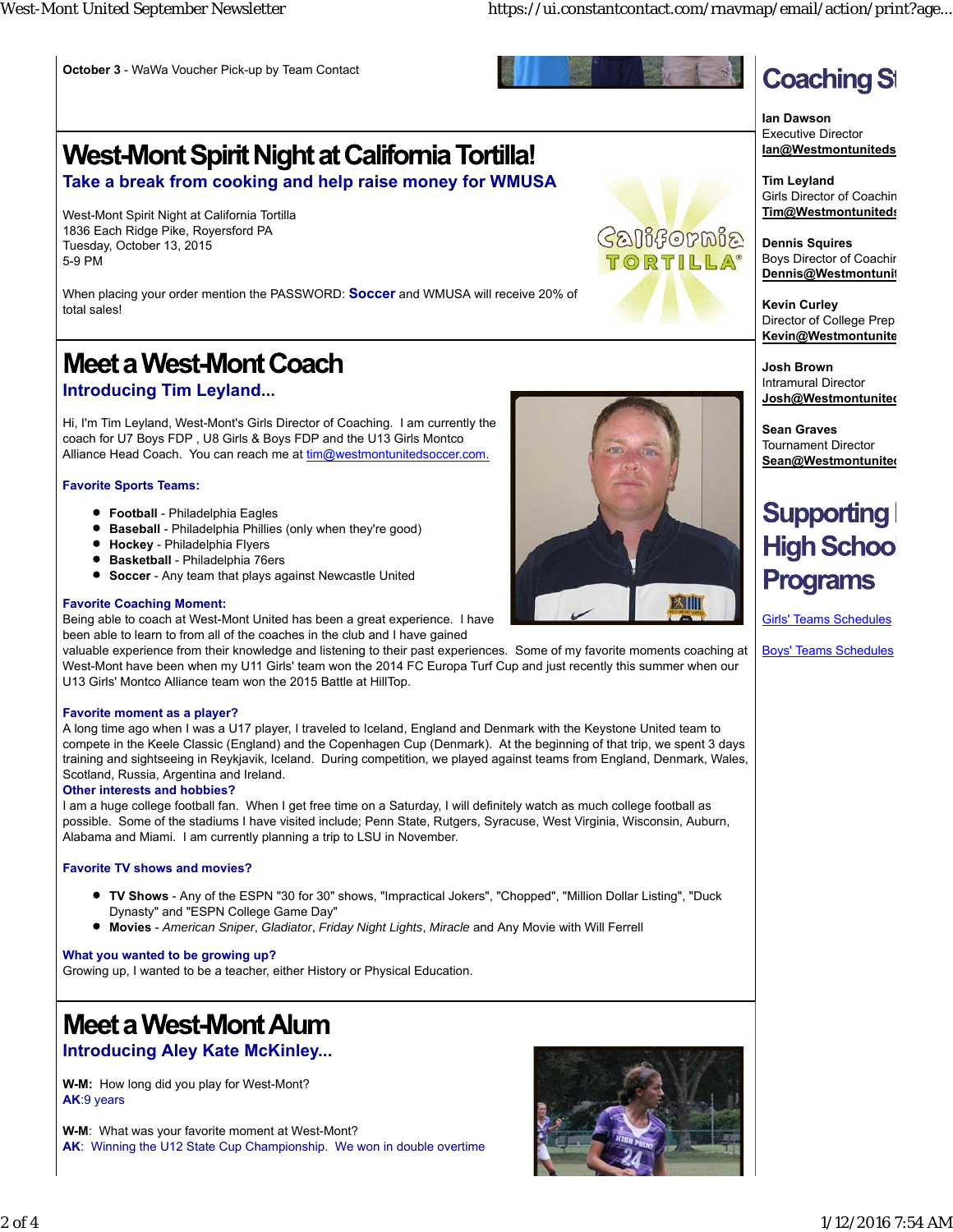against a team we had never beaten before. That was the first time I ever cried tears of joy after a soccer game.

**W-M**: Favorite position? **AK: Outside forward**

**W-M:** Favorite coach? **AK**: My dad. Although he was hard on me, he has taught me so much and has motivated me to be the best player I can be.

**W-M**: What high school did you attend and did you play soccer there? **AK**: Spring-Ford High School and Yes

**W-M**: What college are you attending and are you still playing soccer? **AK**: High Point University and Yes

**W-M**: Why is West-Mont the place to play?

**AK**: West-Mont played a major role in my development both as a player and as a person. Being trained by excellent coaches and working with quality players at West-Mont has made me into the player I am today. This club fosters an environment of hard work, leadership and competition. It has also allowed me to create lasting friendships and connections. West-Mont has instilled a passion and understanding for the game I continue to love today.

**W-M**: Favorite player? **AK**: Carli Lloyd

# **Meet West-Mont's New Director of Boys Travel & Director of College Prep**

### **Introducing Dennis Squires and Kevin Curley**

The club is excited for both of them to share and utilize their professional experience, specializing in both the boys' side with Dennis and older age groups and genders with Kevin. This move only solidifies the clubs intentions in supporting our players with the best programs within PA East and Region 1.



Read more about Dennis and Kevin.

# **About West-Mont United Soccer Association**

#### **VISION**

West-Mont United Soccer Association will be a leading soccer organization in the region for player development and competitive play at all ages and abilities.

#### **MISSION**

West-Mont United Soccer Association creates a positive soccer experience that values sportsmanship and character building:

- By providing programs for all levels of play: Recreational, Travel and Premier
- By focusing on the development of players of all abilities
- By delivering our programs at top quality facilities